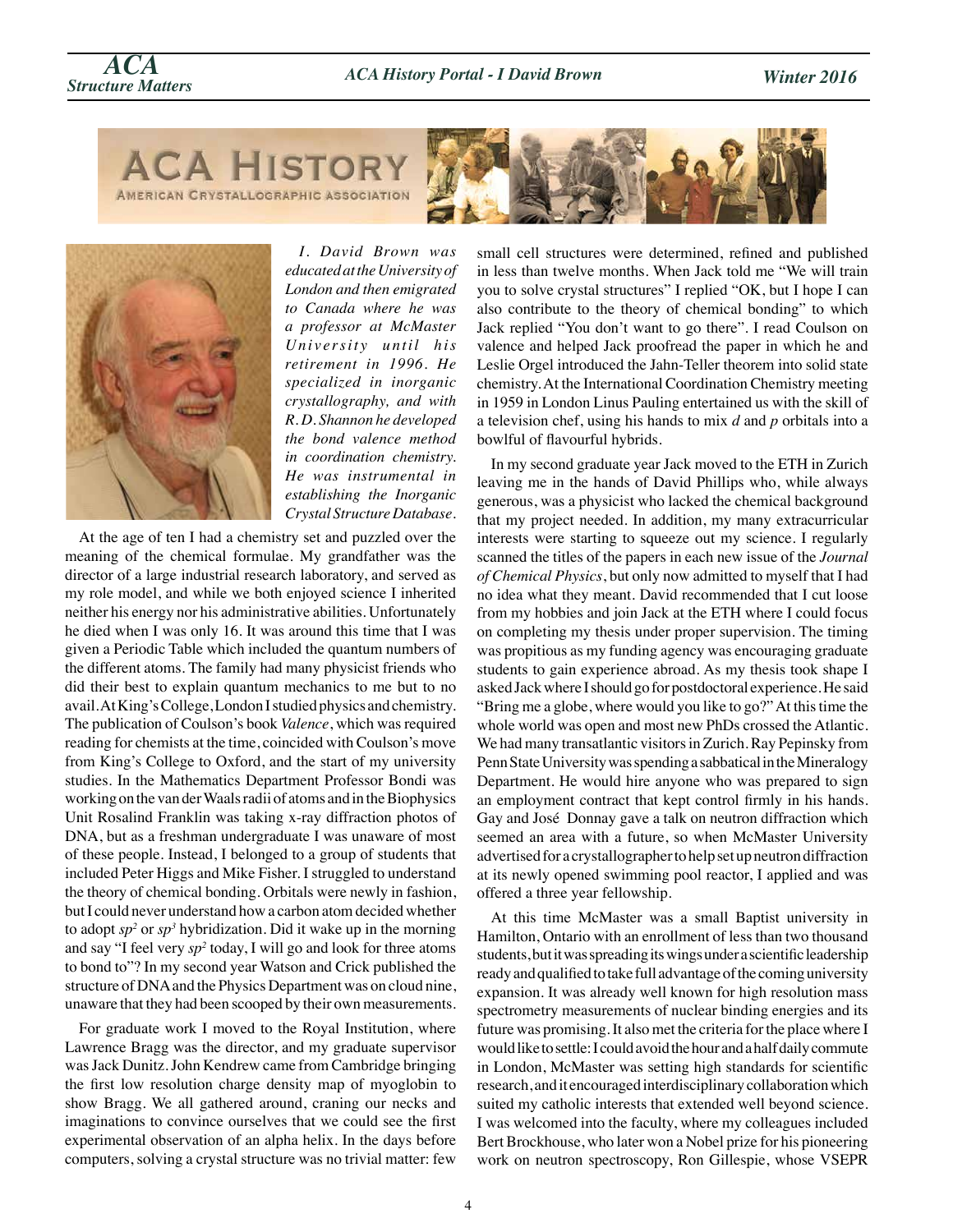# *ACA I David Brown cont'd Winter 2016 Structure Matters*

model of lone pair bonding is now taught in schools around the world, and Richard Bader whose QTAIM interpretation of charge density is familiar to all chemists. Together with my late colleague, Chris Calvo, there was an opportunity to establish a centre for both X-ray and neutron diffraction. What better place to work on the problem of chemical bonding? With luck I might find the answer to the carbon atom's dilemma.

The path behind is always clearer than the path ahead. My colleagues all seemed to know where their research was going but I was struggling to find the way. Perhaps there was no path. Even if there was a path where did it start? Our group published some neutron diffraction papers, but when I failed to solve the structures of several borates I started to question my own scientific ability. I finally solved the structure of lithium hydrazinium sulfate though I missed being scooped by a matter of only days. Two of Pepinsky's students had solved the structure some years earlier but delayed publishing for fear of breaking their contract. When they finally decided to submit their paper, it arrived on the same editor's desk shortly after mine! The two papers were eventually published back to back in *Acta Crystallographica*.

At King's College and at the Royal Institution there was pressure to move into molecular biology. It was a field with a great future, but the competition was intense and I am not competitive. I prefer to paddle gently in some neglected backwater of science where I can make progress at my own speed without the fear of being scooped. In the 1960s transition metal complexes were in fashion but few people were working on the structures of real inorganic crystals, those untainted by C-H bonds, but solving the structures of other people's crystals was leading me nowhere. Perhaps the path really did lie in molecular biology. To find out I spent a sabbatical with David Phillips, who was now running a large macromolecular group in Oxford. My job was to design a multi-film rotation camera for rapid measurement of protein diffraction patterns, but the lure of Oxford's Bodleian Library proved too strong and my interest again wandered back to history. The rotation camera was never built, but I published a book on the finds of British coin hoards.



*David and Mariana with daughter Elizabeth at the 1986 ACA Meeting at McMaster University.*

At one time I thought of a career as a librarian. I rejected this because I wanted to explore science, not merely catalogue it, but my talent for cataloguing found an outlet as an associate editor of *Structure Reports*, a publication that in the days before databases provided a critical compilation of the crystal structures published each year. By the late sixties it was struggling to keep up with the rapid growth in the number of crystal structures being published and it was many years out of date. My wife, Mariana, and I produced BIDICS, a Bond Index to the Determination of Inorganic Crystal Structures, which allowed recent structure determinations to be located by searching on the bonds they contained. It was simple to prepare on punch cards and quick to publish. It acted as an up-to-date stop gap, but I realised that such an index would become unmanageable after about ten years, just time, I hoped though hardly believed, to establish a computer database of inorganic crystal structures.

Shortly after my return from Oxford in1970, Bob Shannon appeared at McMaster to spend a year's leave of absence from the DuPont research laboratories. We met each other after lunch on his first day and spent the afternoon standing in the corridor talking about the bond strengths that Gay Donnay and Rudolf Allmann were using to track down elusive hydrogen atoms in crystal structures. Suddenly I saw the path opening up before me. I knew that something big was about to happen, though at that stage I had no idea that it would lead me to the physical theory underlying the chemical bond. Bob and I spent the next two weeks developing the ideas and the rest of the year writing the paper that showed all the things that one could do with Pauling's concept of bond strength (later called bond valence), though as happens with powerful new ideas, it took a long time before anyone else noticed. When we look at new ideas we are tempted to say "that's interesting, but I think I will stick with what I know." Converts have to discover for themselves what works, and they are only willing to try something new after everything else has failed. It took the discovery of high temperature superconductors in the 1980s for the world to discover my little backwater. Suddenly solid state inorganic chemistry was in vogue, but I was now ahead of the game and could help lead the way.

In 1975 the International Union of Crystallography Congress was held in Amsterdam in the middle of a heat wave, but in spite of the heat I needed to talk about the bond valence model to anyone who would listen. At the reception in the Rijksmuseum I met Gunter Bergerhoff and under the gaze of *The Night Watch* we laid plans to produce an Inorganic Crystal Structure Database. We collaborated for a number of years, and the project was finally adopted by Germany with its long tradition of compiling scientific compendia. This suited me well as I had no interest in compiling the database, I only wanted to use it. I was glad to find someone else to undertake the librarian's role of assembly and management.

Unlike many universities, McMaster encourages interactions between disciplines and this was reflected in the design of our building which housed three departments with an interest in condensed matter, Geology, Chemistry and the solid state part of Physics. We all shared a single lounge. Here every morning I would meet for coffee with members of my group: graduate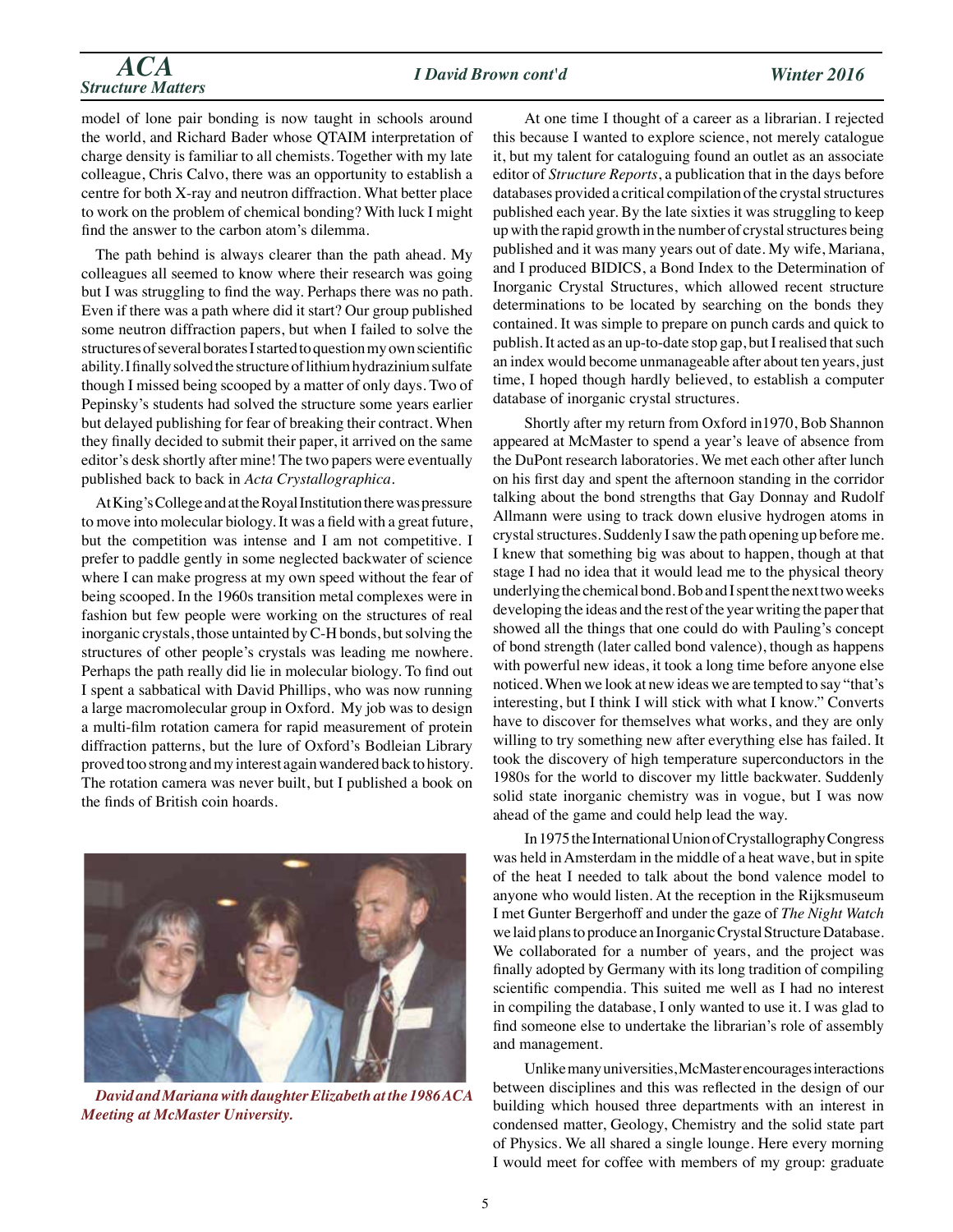#### *I David Brown, cont'd*

## *ACA Structure Matters*

## *Winter 2016*

students, post doctoral fellows, undergraduate students in the summer, and anyone else who wanted to join us. We discussed many subjects including the projects we were working on. Sometimes we explored what we could do with bond valences and I would point out why a particular speculation could not possibly work, only to realize later that it was a winner and the source of another publication.

Any model that describes chemical structure as successfully as the bond valence model, must have some basis in physics. I looked forward to the day when Richard Bader and I would publish a paper reconciling our two very different approaches though alas this was not to be. One might have thought that chemical bonding would be the topic of many a lively discussion at McMaster, but Ron Gillespie, Richard Bader and I had three very different ideas about the meaning of the term 'chemical bond', and as we were each convinced that our own definition was without question the only true definition, dialogue was virtually impossible. I learned much from Richard, though the exchange of ideas was not reciprocal. On occasions when he had stumbled across my latest paper, he would phone me at 11 o'clock at night in a state of disbelief and say "David, what the *hell* is going on?" On one occasion we were discussing some scientific problem which we could not resolve, and pointing to up to the sky I said "One day when we are up there we will be able to ask Himself", to which Richard replied "Yes, but will we understand the answer?"

For several years during the nineties a group of graduate students from Prof. Trömel's laboratory in Frankfurt would spend a month in the summer with me. With Prof. Trömel's support, one of them, Christof Preiser, wrote a thesis which demonstrated that in the ionic model the bond valence was the same as the electrostatic flux that links the cations to the anions. This started as one of those coffee-morning ideas that I initially dismissed out of hand before realizing that this was the holy grail I had been looking for. Pauling and Bragg had hinted at this connection before I was even born but no one had pursued it as a quantitative theory. Bond valence and flux not only had the same values, they shared another important property: neither depended on how the charge density was distributed, explaining why a century of quantum mechanical studies had failed to reveal the secrets of the traditional chemical bond. Identifying the chemical bond with the flux allows the rules of the ionic, covalent and VSEPR models all to be derived using the theorems of classical electrostatics, resulting in a simple but robust physical theory of chemical bonding that does not depend on, but yet is completely compatible with, quantum mechanics.

*The crystallographer's dream, circa 1978.*



The Structure Factory

Since my systematic studies of structure and bonding involved

recalculating the geometry of many crystal structures, I became convinced that life would be much simpler if everyone used the same file format for recording their crystal structures. It would make moving crystallographic information between programs easier, and it would simplify the submission of crystal structure publications to the journals and databases without the need to rekeyboard all the tables of coordinates. After a couple of false starts in the 1970s, we launched CIF, where my librarian talents were again put to good use in creating CIF dictionaries. This was surprisingly hard work, but the reward was a much better understanding of the concepts of crystallography.



*David sketching on a break from the IUCr Congress in Madrid, 2013.*

After several of my early papers were rightly rejected, I realized that the only way to convince the referees was to make sure that the evidence that supported my ideas was well documented. Crystal structure information can be downloaded from the databases, but I avoided blindly analysing them with statistics. The results of statistical studies are usually only meaningful if they are already visible in the input measurements. More importantly the quality of any result can never be higher than the quality of the information from which it is derived. I prefer to hand pick the numbers that I use as input. The input to a statistical study is like a family. Each item has its own personality and all must be individually understood and lovingly cherished. A close curating of the input can remove bias as well as incorrect or questionable observations. One gets to know each item within its own context. Without this involvement it is easy to miss the occasional structure that by not fitting the pattern points the way to the next big step forward.

I have now discovered the answer to the carbon atom's dilemma. It is the size of the atoms, not the hybridization of orbitals, that determines the coordination number. Unless one of the ligands is hydrogen, the highest coordination number of carbon is three, as in graphite and the carbonate ion. The myth of the tetrahedral carbon found in the metastable high-pressure diamond structure arises from the fortuitous similarity of this metastable coordination number with the number of spherical harmonics (sometimes called orbitals) used as the basis set in